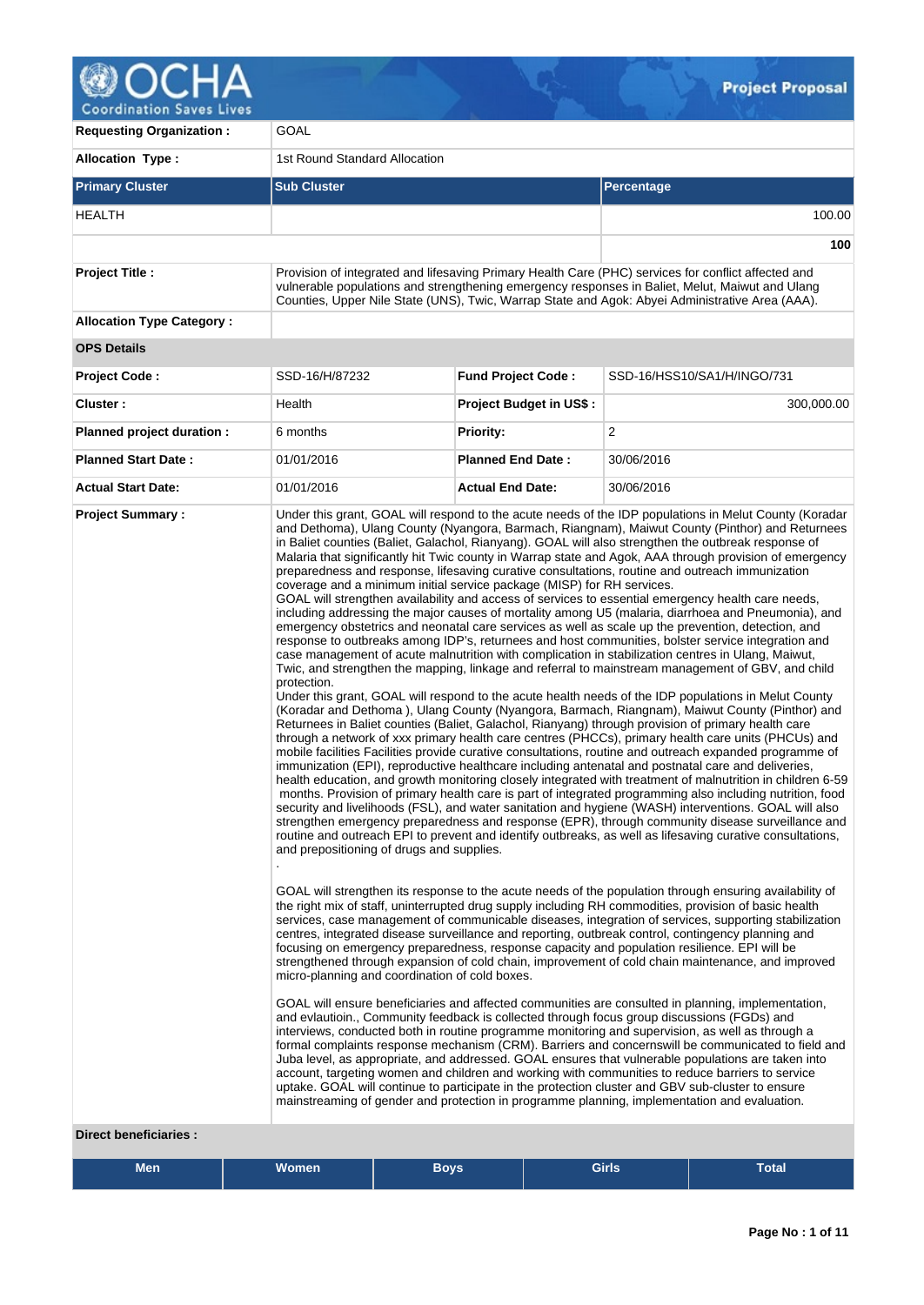| 25,077                      | 26,101     | 6,666 |             | 6,938        | 64.782       |
|-----------------------------|------------|-------|-------------|--------------|--------------|
| <b>Other Beneficiaries:</b> |            |       |             |              |              |
| <b>Beneficiary name</b>     | <b>Men</b> | Women | <b>Boys</b> | <b>Girls</b> | <b>Total</b> |
| Children under 5            |            | 0     | 6,666       | 6,938        | 13.604       |

# Internally Displaced People 29,186 3,003 3,126 11,298 11,759 29,186 Pregnant and Lactating Women **5,182** 0 0 0 0 5,182

# **Indirect Beneficiaries :** N/A **Catchment Population:** 363,786

# **Link with allocation strategy :**

In this proposal, GOAL will address the needs of conflict affected and vulnerable populations in six counties . In line with the cluster strategic objective 1 (SO1), this programme aims to improve access, and strengthen responsiveness to essential and lifesaving emergency health care GOAL will also strengthen the detection and management of outbreaks through integrated disease surveillance, prepositioning of supplies, development of emergency preparedness and response plan, contingency planning etc. These is in line with the allocation strategy stipulated to ensure the prevention, detection and response of outbreak within 72 hours of occurrence and reporting. GOAL is also aiming to address the psychosocial well-being of the affected communities through identification, mapping and referral to secondary care and agencies operating on mental health and management of Gender Based Violence (GBV). Hence, GOAL strategic priorities are within the allocation third strategy.

This proposal is aiming to address the needs of IDP's, returnees, and highly affected host communities in priority areas identified by the allocation: Koradar, Dethoma, in Melut county, Barmach, Nyangora and Riyangnam in Ulang County, Pinthor in Maiwut county,Twic in Warrap state and Agok and Rumamer county in AAA. AAA and Twic counties were also hugely affected the current resurgence and outbreaks of malaria that left significant majority of the vulnerable population at risk of death. Their de-prioritisation from the Global Fund (GF) pipeline supply quite for enormous number of months that staggered with the small quantity of EMF supplies to contain the outbreaks.

This proposal is also going to address the vulnerable populations in line with cluster strategy and aims to prevent detect and respond to disease outbreaks and increase immunizations of U5. Through improving supply, transport and storage of drugs, GOAL is mitigating against drug stock outs in health facilities to allow consistent supply of essential medicines to vulnerable communities. GOAL is continuing to provide mobile response to both health and nutrition needs across UNS, in line with cluster priorities to call for increased access to isolated and displaced communities.

GOAL's key activities under this programme are target the identified priority activities outlined in the allocation strategy. The strategy prioritised the prevention, detection and response to disease outbreaks. With this in mind, GOAL is developing an emergency response plan and focussing on immunisation coverage as well as prepositioning of cholera kits in case of outbreak. The clusters aim to address shortfalls in medicines is met by GOAL ensuring availability of drugs and RH commodities, supplying medical equipment's, strengthening case management, preventive care, minimum initial service package for RH, integration, referral, main-streaming of gender, child protection, HIV/AIDS, TB and accountability practices

The strategy encourages the integration of nutrition and health responses. GOAL's health and nutrition interventions work closely together, allowing efficient treatment of SAM within pre-existing health facilities and stabilization centres. GOAL is main-streaming and integrating of key issues to address TB, HIV/AIDS, gender, protection and accountability to the affected population in line with the strategies focus on main-streaming of cross cutting issues

# **Sub-Grants to Implementing Partners :**

| <b>Partner Name</b>                                   | <b>Partner Type</b> | <b>Budget in US\$</b>       |
|-------------------------------------------------------|---------------------|-----------------------------|
|                                                       |                     |                             |
| Other funding secured for the same project (to date): |                     |                             |
| <b>Other Funding Source</b>                           |                     | <b>Other Funding Amount</b> |
| <b>HPF</b>                                            |                     | 89,000.00                   |
| <b>IMA</b>                                            |                     | 834,339.00                  |
| <b>IAPF</b>                                           |                     | 723,605.00                  |
| <b>OFDA</b>                                           |                     | 1,102,928.00                |
|                                                       |                     | 2,749,872.00                |

# **Organization focal point :**

| <b>Name</b>            | <b>Title</b>              | <b>Email</b>      | <b>IPhone</b> |
|------------------------|---------------------------|-------------------|---------------|
|                        |                           |                   |               |
| <b>Binyam Getachew</b> | <b>Health Coordinator</b> | bhailu@ss.goal.ie | +211959462505 |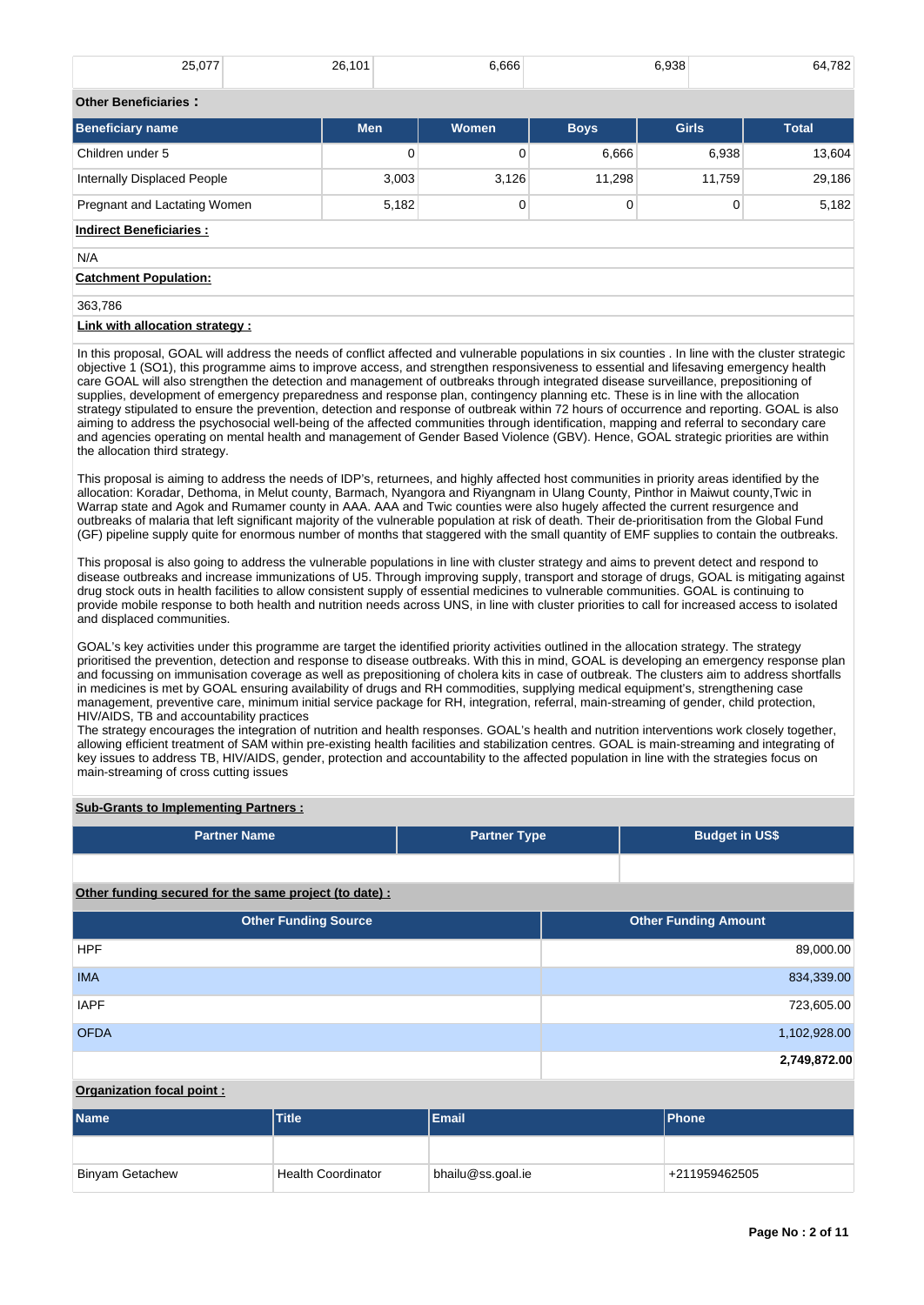| Emma Cullen      | <b>Country Director</b>                                            | ecullen@ss.goal.ie | +211959462501 |
|------------------|--------------------------------------------------------------------|--------------------|---------------|
| Willow Rook      | Senior Programme Officer                                           | wrook@ss.goal.ie   | 0924153687    |
| Daniel Muhungura | Assistant Country Director   dmuhungura@ss.goal.ie<br>- Programmes |                    | 0959462507    |
|                  |                                                                    |                    |               |

## **BACKGROUND**

#### **1. Humanitarian context analysis**

South Sudan's conflict is now entering its third year and has led to a breakdown of service provision across the country and rapid inflation, accentuated by the sharp drop in oil prices and extensive borrowing by the government in order to battle for control over conflicted areas, including Upper Nile State. Many of the development gains made on the independence of South Sudan have relapsed due to sustained fighting, which have continued to drive populations and NGOs- key health care providers across South Sudan- to withdraw from conflict affected areas. In the latest estimates from UN OCHA (Nov 2015), an estimated 1,660,141 people across South Sudan have been internally displaced. The combination of conflict driven displacement and of early and natural shocks has led to an estimated 4,600,000 people in need of humanitarian assistance (UNOCHA, Nov 2015). This level of turmoil has hindered population's access to routine and emergency health care with only 10.9% of surveyed population in Twic and 30% in Agok within a one hour round-trip walk to a health facility, according to a multiple indicator cluster survey (MICS) (2015).

Levels of food security remain critical, with IPC predicting that Baliet will be in phase 4 (emergency), Maiwut and Ulang in Phase 3 (crisis) and Melut and Twic in Phase 2 (stressed) during the first quarter of 2016. This is driven by both vastly insufficient levels of cereal production, a breakdown of markets and influxes of IDPs straining the already insufficient resources. Low levels of food security has, in turn led to critical rates of malnutrition in programme areas, with clusters reports from October 2015 estimating global acute malnutrition (GAM) rates of 15.3% in Ulang, 17.6% GAM in Melut and in Twic,19.9% GAM in both Maiwut and Baliet, based on height for weight measurement, all well above WHO threshold for critical. The combination of low food security, malnutrition and lack of access to adequate hygiene and sanitation facilities has driven up the need for health services.

Both Twic and AAA have been seriously hit by outbreaks of malaria that was worsened by supply interruption as a result of change of priorities by the pipeline manager, Global Fund. Anti-malaria supplies targeting toddler and children are still in a dismal state. The outbreak still continues to be reported in these two locations and there is a need to strengthen the outbreak containment endeavour through procurement and ensuring uninterrupted supply of drugs to the outbreak affected counties and health facilities. Likewise, the national drug procurement and supply chain project ended during the last week of December posing an imminent danger on stock rupture in drugs and medical supplies almost in all counties.

Lack of adequate health care has led to high rates of child illness and morbidity, with 20.2% and 49.3% of children reported ill within the last two weeks in Ulang (SMART survey, May 2015) and Agok (MICS, February 2015) respectively. In all areas of operation, acute watery diarrhea, malaria and ARI remain the most common illnesses reported, according to 2015 DHIS data and reproductive health coverage remains low, with only 24.8% of mothers in Twic attending a health facility and 18.1% seeking assistance from a skilled birth attendant (SBA) (MICS, March 2015).

#### **2. Needs assessment**

The majority of health indicators across Abyei, Twic and UNS remain substandard. Vaccination coverage for measles is at 56.7% for and DPT3/pentavalent 3 (68.1% -children aged 6-59 months) in Agok. In Twic, vaccination coverage for DPT3/ pentavalent 3 is higher than Agok, at 75.1% coverage, while measles coverage for children 6-59 months is 72.9%, according to MICS April 2015. There are high levels of food insecurity across all target areas, with IPC classifying Twic and Melut as Phase 2 (stressed), Ulang and Maiwut in Phase 3 (crisis) and Baliet county in Phase 4 (emergency) between January and March 2016.

In Twic, 73,807 curative consultancies were carried out in the final quarter of 2015, with 2933 DTP3 vaccinations to children 0-11 months but only 8 to children 12-23 months. However, there is still a pressing need for scaled up vaccination campaigns. The illnesses with highest prevalence, utilizing 2 week recall, were malaria/ fever (54.7%), diarrheoea (41.9%) and cough/ difficult breathing (21.8%.

In Abyei, reported illnesses reached 49.3% in the two week recall period, with malaria, ARI and diarroea the most prevent diseases, according to the 2015 MICS. Of those 42.9% had malaria/fever, 28.6% experienced a cough/difficulty breathing, 16.3% reported diarrhoea and skin and eye infections accounted for the remaining illnesses (9.2% and 3.1% respectively).

Conflict has forced GOAL from having a physical presence in Baliet state, although it continues to support the displaced population in Melut through two health facilities which, between October and December 2015 conducted 17,464 curative consultants, the majority of which were to females over five years (8,369). GOAL delivered 263 doses of DPT3 vaccination to children under one year, as well as 682 measles vaccinations. However, due to the close living conditions of IDPs, the risk of epidemic is still high. In Maiwut, 16,440 curative consultations were carried out, with 278 children under one year vaccinated against measles and 87 children 12-23 months. In Ulang, 17,921 curative consultations were conducted in the same time period.

#### **3. Description Of Beneficiaries**

Beneficiaries for this program consist of the entire catchment areas of health facilities with a particular focus to IDP, conflict affected population, returnees, women and children. Services, such as immunization, focus on U5s, while maternal services target women of child bearing age, PLWs and infants. Curative health services available to the entire population, with mobile clinics and outreach activities increasing access to displaced communities and flexible support to those in transition. The emergency response capacity will target health workers in the facility and county health department.

#### **4. Grant Request Justification**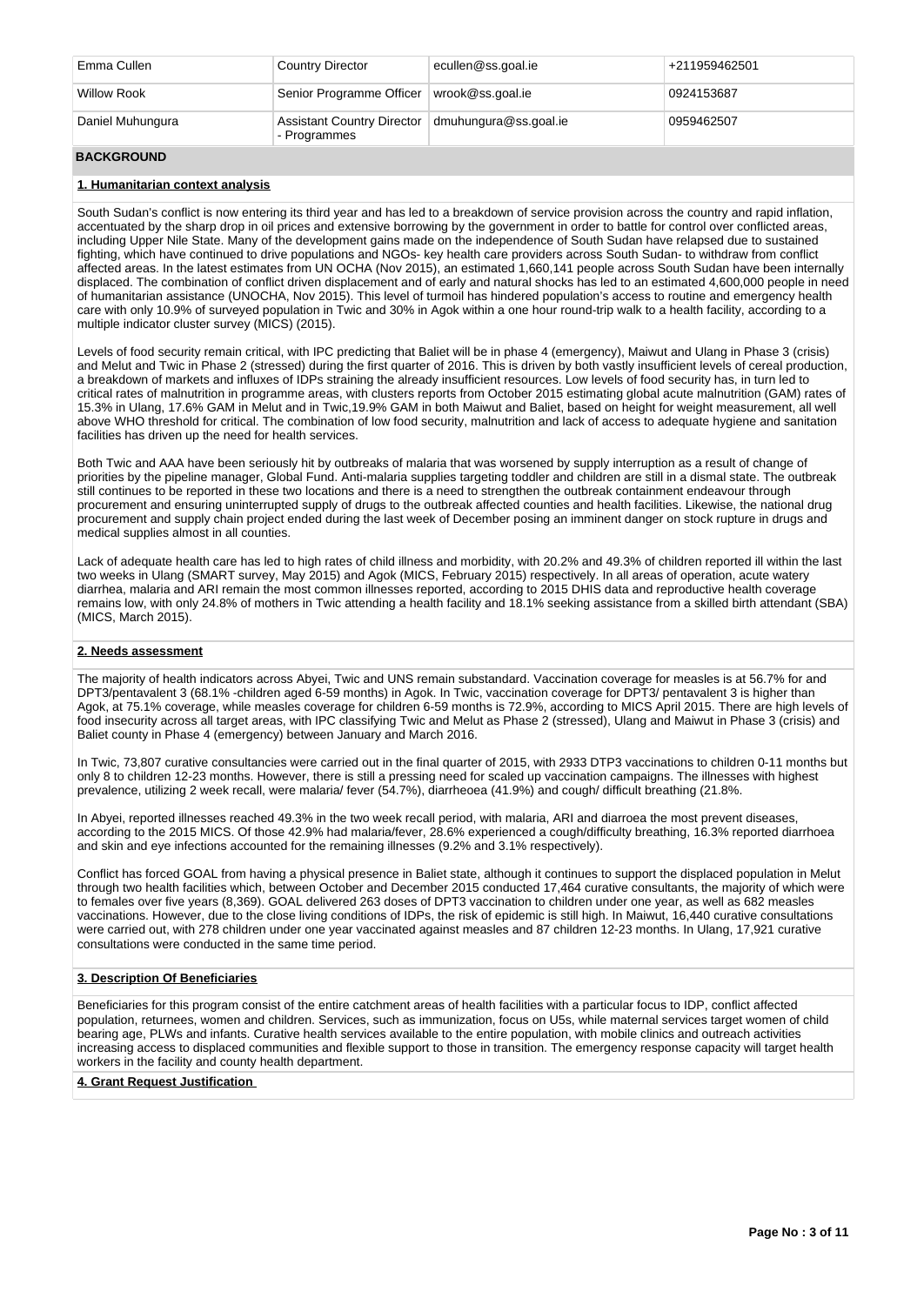GOAL is the key health service provider in Maiwut, Ulang and Twic, and is currently funded by a range of donors including OFDA, ECHO, IAPF, IMA, Health Pooled Fund (HPF) and CHF for its activities in these operational areas. However, the current level of funding (signed agreement plus pledged) is not adequate to support the program in these four counties and one administrative region and the reprioritisation of HPF funding leaves worries that health facilities will suffer a funding gap in 2016. CHF funding will complement existing funding commitments to allow uninterrupted provision of emergency and lifesaving response in South Sudan. This will occur through the 18 Primary Health Care Centres (PHCC), 38 Primary Health Care Units (PHCU), five mobile clinics and three emergency clinics the GOAL support across areas of operation. Between October and November 2007, GOAL conducted a total of 132,675 curative consultations in target health facilities (Abyei: 26,547; Twic; 57,817, Maiwut; 18,710, Ulang; 17,920, Melut; 11,681)

The continuous levels of displacement due to conflict is driving a need for increased coverage of health facilities across all counties to provide services to moving populations. The threat of a disease outbreak is high under these circumstances, as high levels of malnourishment and food insecurity combine with low access to sanitation and hygiene facilities. This is combined with low levels of vaccination coverage, due both to lack of coverage and high default rates. In Agok, vaccination coverage is very low for both measles (56.7% - children aged 9-59 months) and DPT3/pentavalent 3 (68.1% -children aged 6-59 months). In Twic, vaccination coverage for DPT3/ pentavalent 3 is higher than Agok, at 75.1% coverage, while measles coverage for children 6-59 months is 72.9%, according to MICS April 2015. GOAL is in a prime position to increase cold chain supply, vaccination coverage and defaulter tracing across programme areas, as well as formulating an emergency plan and preposition supplies in case of outbreak as outlined in this proposal and in line with cluster objectives.

GOAL retains a strong relationship with local authorities in all areas of operation, building the capacity of government health workers through ongoing training and support. This relationship allows GOAL continue to gain access to remote and frequently conflicted areas, delivering support to isolated communities. GOAL was able to continue nearly uninterrupted care in throughout 2015 despite shelling in Melut, and intend to continue and increase this level of community engagement and dedication throughout 2016.

All planned investment under this grant is in line with cluster objectives, prioritising emergency response and access to consistent medical supplies. GOAL's health and nutrition teams are highly integrated to provide value for money as well as increasing quality of service provision.

#### **5. Complementarity**

GOAL is providing integrated primary health care services. Health, nutrition, and WASH needs of the IDPs and host communities where GOAL is working are addressed in an integrated manner thereby ensuring that there is complementarity of its different sectors in field locations, through the referral of patients from nutrition programmes into health facilities, and vice versa. Staff and equipment, particularly mobile clinics, are shared between health and nutrition programmes to ensure maximum use of resources.

# **LOGICAL FRAMEWORK**

#### **Overall project objective**

This project aims to complement GOAL's lifesaving and humanitarian support in the existing health facilities across UNS, AAA and Warrap, in line with cluster priorities through the provision of adequate emergency response capacity, transport and supply of inputs, strengthening of health facilities capacity and increased monitoring and surveillance

## **HEALTH**

| <b>Cluster objectives</b>                                                                                                                                                                                                                                                                             | <b>Strategic Response Plan (SRP) objectives</b>                                                                   | <b>Percentage of activities</b> |
|-------------------------------------------------------------------------------------------------------------------------------------------------------------------------------------------------------------------------------------------------------------------------------------------------------|-------------------------------------------------------------------------------------------------------------------|---------------------------------|
| CO1: Improve access, and scale-up<br>responsiveness to, essential emergency<br>health care, including addressing the major<br>causes of mortality among U5C (malaria,<br>diarrhea and Pneumonia), emergency<br>obstetric care and neonate services in<br>conflict affected and vulnerable populations | HRP 2016 SO1: Save lives and alleviate<br>suffering through safe access to services and<br>resources with dignity | 55                              |
| CO <sub>2</sub> : Prevent, detect and respond to<br>epidemic prone disease outbreaks in conflict<br>affected and vulnerable populations                                                                                                                                                               | HRP 2016 SO1: Save lives and alleviate<br>suffering through safe access to services and<br>resources with dignity | 45                              |

**Contribution to Cluster/Sector Objectives :** This grant will directly contribute to cluster objective 1 through reaching and addressing the needs of IDP's, returnees and host population through emergency response and provision of life saving quality primary health care services. GOAL's focus on prepositioning of supplies will address shortages and stock outs of essential medicines. GOAL's focus on strengthening outreach programs will increase service coverage while the consolidation of stationary services through training, supervision, and increased inputs will increase the quality of service delivery.

GOAL targets cluster objective 2 through addressing acute and life threatening needs in the conflict affected counties of Upper Nile State and counties affected by malaria outbreaks in Twic and Abyei Administrative areas. The proposal aims will also focus on preventing, detecting and responding to occurrence of any outbreak through timely assessment, mobilization and case management. GOAL is also increasing cold chain availability and coverage, allowing for increased ability to respond to and treat outbreaks of disease, as well as preventing such outbreaks through immunization programs.

#### **Outcome 1**

Increase access to basic and lifesaving emergency health services to the population affected by conflict, displacement and outbreaks of diseases through static and mobile health services

# **Output 1.1**

# **Description**

Run and maintain functional health facilities in conflict -affected and other vulnerable states

#### **Assumptions & Risks**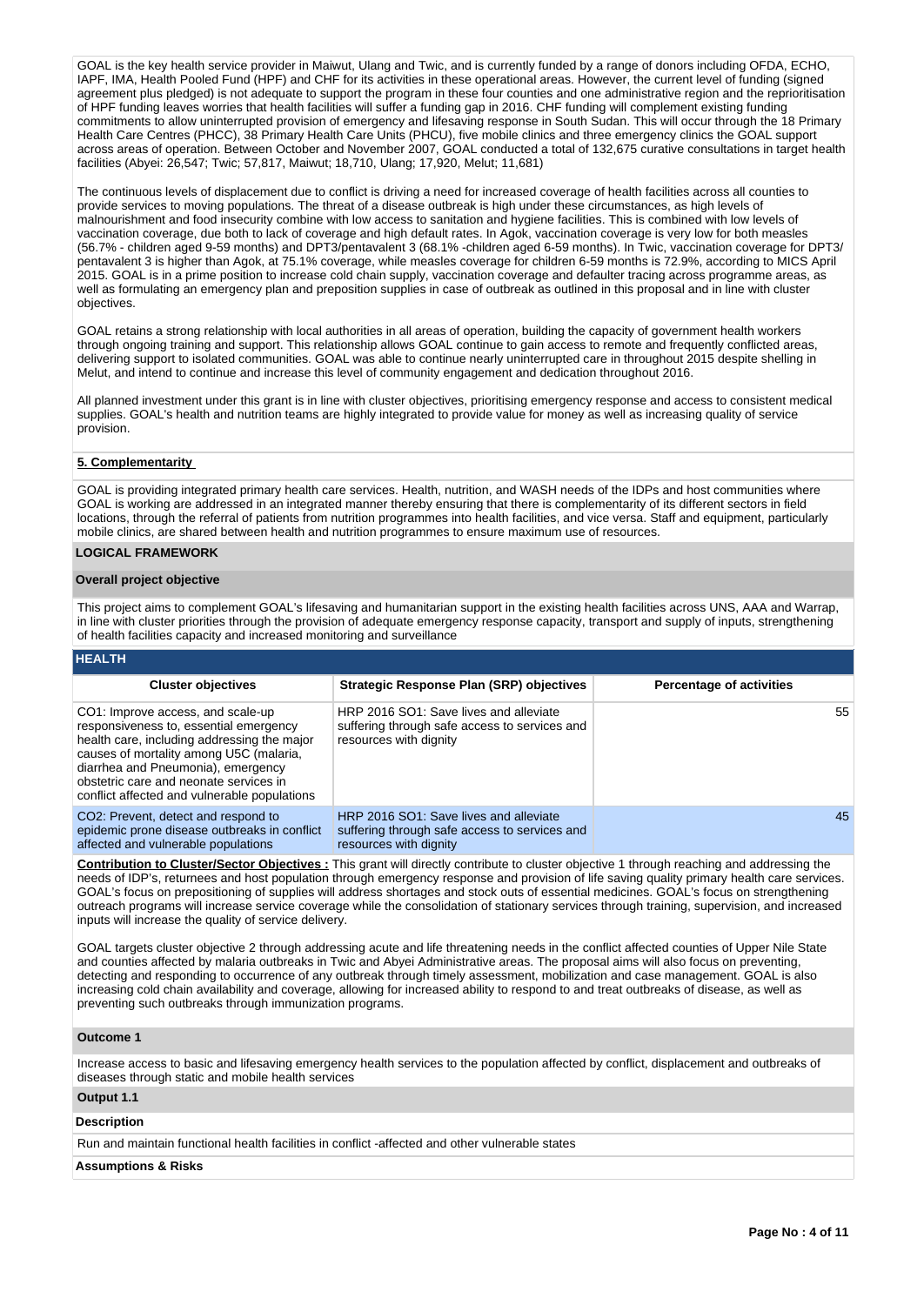| Assumptions                                                                  |  |
|------------------------------------------------------------------------------|--|
| Conflict does not force evacuation from areas of operation                   |  |
| Access to the affected population is granted by the local authorities        |  |
| Natural shocks will not impede programme implementation                      |  |
| <b>Risks</b>                                                                 |  |
| Inflation will continue to devalue the SSP, driving up the price of supplies |  |

**Activities**

## **Activity 1.1.1**

Provide emergency health services through quality screening, case management and referral

# **Activity 1.1.2**

Conduct health education and community mobilization to improve uptake of RH services

# **Activity 1.1.3**

Ensure functionality of health facilities in conflict affected and vulnerable states

# **Activity 1.1.4**

Procure and supply basic medical equipment to enhance case management and quality of emergency health services

# **Activity 1.1.5**

Ensure availability of RH commodities and equipments in the health facilities

# **Activity 1.1.6**

Ensure all deliveries in the facilities are attended by CO, nurse or midwife

# **Activity 1.1.7**

Procure and distribute drugs and medical supplies to the health facilities

# **Activity 1.1.8**

Conduct routine supportive supervision and stock monitoring of medical supplies

#### **Indicators**

|                                                                                                                                                                                           |                                                                                                                    |                                                                                                                              | <b>End cycle beneficiaries</b> |              |  | End<br>cycle      |               |
|-------------------------------------------------------------------------------------------------------------------------------------------------------------------------------------------|--------------------------------------------------------------------------------------------------------------------|------------------------------------------------------------------------------------------------------------------------------|--------------------------------|--------------|--|-------------------|---------------|
| Code                                                                                                                                                                                      | <b>Cluster</b>                                                                                                     | <b>Indicator</b>                                                                                                             | <b>Men</b>                     | <b>Women</b> |  | <b>Boys</b> Girls | <b>Target</b> |
| Indicator 1.1.1                                                                                                                                                                           | <b>HEALTH</b>                                                                                                      | Frontline # Number of functional health facilities in<br>conflict-affected and other vulnerable states                       |                                |              |  |                   | 56            |
|                                                                                                                                                                                           | <b>Means of Verification:</b> Routine Monthly Report and DHIS                                                      |                                                                                                                              |                                |              |  |                   |               |
| Indicator 1.1.2                                                                                                                                                                           | <b>HEALTH</b>                                                                                                      | Frontline # Number of deliveries attended by<br>skilled birth attendants in conflict-affected and<br>other vulnerable states |                                | 401          |  |                   | 401           |
|                                                                                                                                                                                           | <b>Means of Verification:</b> Routine Monthly Reporting and DHIS                                                   |                                                                                                                              |                                |              |  |                   |               |
| Indicator 1.1.3                                                                                                                                                                           | <b>HEALTH</b>                                                                                                      | Number of outpatient consultation in conflict<br>affected and vulnerable states                                              |                                |              |  |                   | 64.782        |
|                                                                                                                                                                                           | Means of Verification: Routine monthly report and DHIS                                                             |                                                                                                                              |                                |              |  |                   |               |
| Output 1.2                                                                                                                                                                                |                                                                                                                    |                                                                                                                              |                                |              |  |                   |               |
| <b>Description</b>                                                                                                                                                                        |                                                                                                                    |                                                                                                                              |                                |              |  |                   |               |
|                                                                                                                                                                                           |                                                                                                                    | Prevent detect and respond to disease outbreaks through appropriate emergency preparedness and response strategy             |                                |              |  |                   |               |
| <b>Assumptions &amp; Risks</b>                                                                                                                                                            |                                                                                                                    |                                                                                                                              |                                |              |  |                   |               |
| Assumptions                                                                                                                                                                               | GOAL is not forced to evacuate area due to increased conflict<br>- No natural shocks occur during project lifespan | -Communities remain within areas of operation and are not displaced due to conflict                                          |                                |              |  |                   |               |
| <b>Risks</b><br>-Insecurity may cause short-term evacuations of staff, particularly in Ulang and Maiwut<br>-In Agok, tensions could become violent and threaten GOAL's areas of operation |                                                                                                                    |                                                                                                                              |                                |              |  |                   |               |
| <b>Activities</b>                                                                                                                                                                         |                                                                                                                    |                                                                                                                              |                                |              |  |                   |               |
| Activity 1.2.1                                                                                                                                                                            |                                                                                                                    |                                                                                                                              |                                |              |  |                   |               |
|                                                                                                                                                                                           |                                                                                                                    | Ensure active surveillance of vaccine preventable and other communicable diseases                                            |                                |              |  |                   |               |
| Activity 1.2.2                                                                                                                                                                            |                                                                                                                    |                                                                                                                              |                                |              |  |                   |               |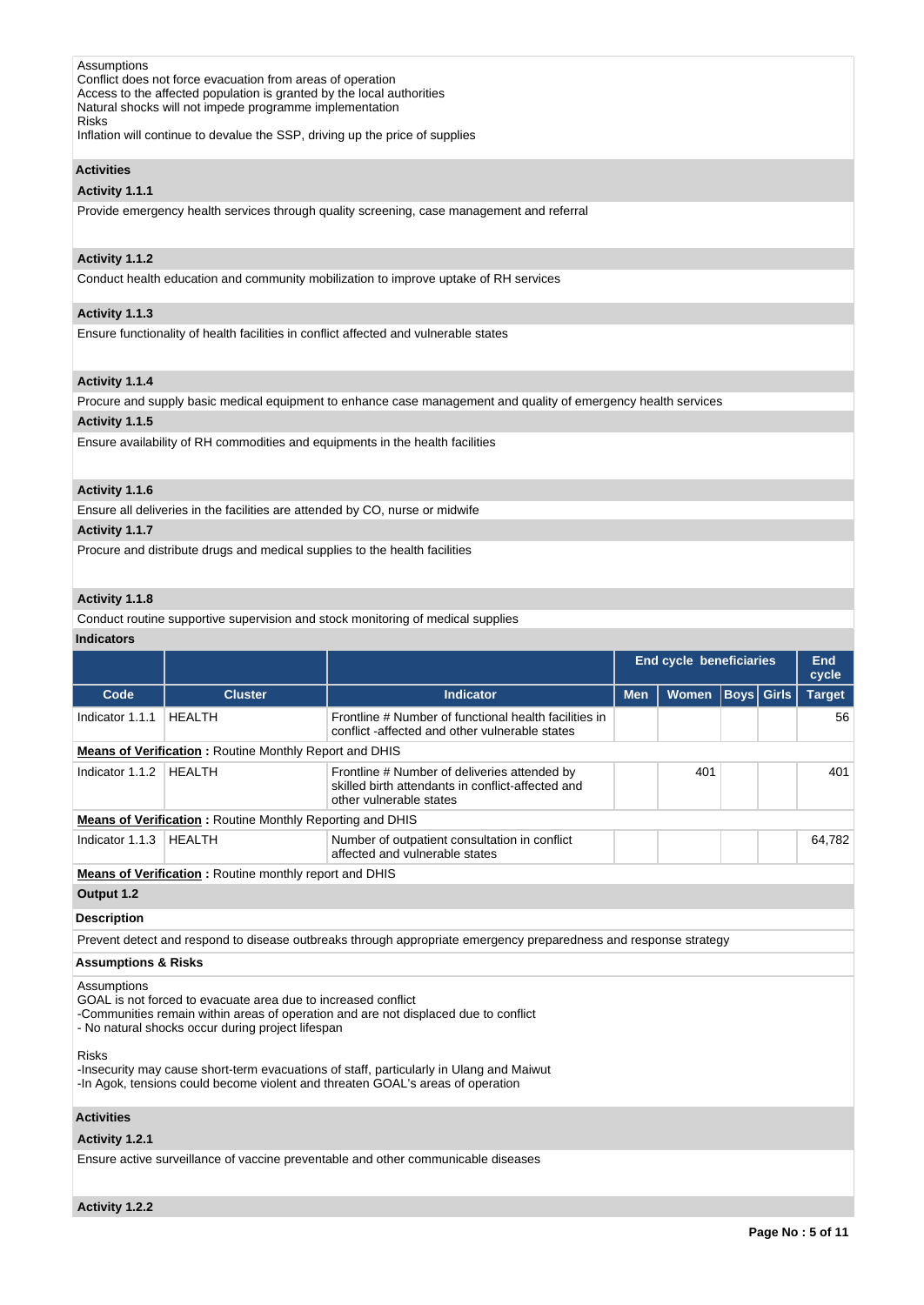|  | Conduct assessment using standard check-list for outbreaks |
|--|------------------------------------------------------------|
|--|------------------------------------------------------------|

#### **Activity 1.2.3**

Participate in the inter agency assessment during existence of outbreaks

## **Activity 1.2.4**

Enhance prevention, detection and case management through prepositioning of supplies

#### **Activity 1.2.5**

Develop emergency preparedness and response plan for each counties

# **Activity 1.2.6**

Strengthen the routine and active surveillance through IDSR and EWARN reporting

#### **Activity 1.2.7**

Preposition Cholera kit in each counties

#### **Indicators**

|                    |                                                                            |                                                                                                                   | End cycle beneficiaries |              | End<br>cycle |  |               |
|--------------------|----------------------------------------------------------------------------|-------------------------------------------------------------------------------------------------------------------|-------------------------|--------------|--------------|--|---------------|
| Code               | <b>Cluster</b>                                                             | Indicator                                                                                                         | <b>Men</b>              | <b>Women</b> | Boys  Girls  |  | <b>Target</b> |
| Indicator 1.2.1    | <b>HEALTH</b>                                                              | (Frontline services): proportion of epidemic prone<br>disease alerts verified and responded to within 48<br>hours |                         |              |              |  | 100           |
|                    | <b>Means of Verification: Outbreak Assessment and Verification Reports</b> |                                                                                                                   |                         |              |              |  |               |
| Output 1.3         |                                                                            |                                                                                                                   |                         |              |              |  |               |
| <b>Description</b> |                                                                            |                                                                                                                   |                         |              |              |  |               |
|                    |                                                                            | Strengthen immunization coverage through cold chain and increasing access to services                             |                         |              |              |  |               |
|                    |                                                                            |                                                                                                                   |                         |              |              |  |               |

# **Assumptions & Risks**

Assumptions

GOAL is not forced to evacuate area due to increased conflict

Communities remain within areas of operation and are not displaced due to conflict

-In Maiwut and Ulang, air travel will be unpredictable in the rainy season due to once-weekly flights and reliance on dirt airstrips -- Supplies and cold chain remain available from UNICEF

Risks

-Insecurity may cause short-term evacuations of staff, particularly in Ulang and Maiwut

-In Agok, tensions could become violent and threaten GOAL's areas of operation

-Renewed fighting in operational areas or neighboring States could cause influx of IDPs and increase demand for services

# **Activities**

#### **Activity 1.3.1**

Support the transportation of vaccines and cold chain items from Juba to conflict affected and vulnerable states

#### **Activity 1.3.2**

Support the routine cold chain maintenance and monitor the availability of cold chain in the conflict affected and vulnerable states

# **Activity 1.3.3**

Conduct immunization campaign among the IDP's and returnees

#### **Activity 1.3.4**

Support the development of micro plan for immunization

# **Activity 1.3.5**

Conduct catch up immunization campaign on regular basis during the dry seasons

#### **Indicators**

|                               |                |                                                                                                                | <b>End cycle beneficiaries</b> |       |           | End<br>cycle      |               |
|-------------------------------|----------------|----------------------------------------------------------------------------------------------------------------|--------------------------------|-------|-----------|-------------------|---------------|
| Code                          | <b>Cluster</b> | <b>Indicator</b>                                                                                               | <b>Men</b>                     | Women |           | <b>Boys Girls</b> | <b>Target</b> |
| Indicator 1.3.1               | HEALTH         | Frontline # of children 6 to 59 months receiving<br>measles vaccinations in emergency or returnee<br>situation |                                |       | 3,00<br>3 | 3.12<br>6         | 6.129         |
| <b>Means of Verification:</b> |                |                                                                                                                |                                |       |           |                   |               |
| Indicator 1.3.2               | HEALTH         | Frontline # of children with 3 doses of pentavalent<br>vaccine                                                 |                                |       | 571       | 594               | 1.165         |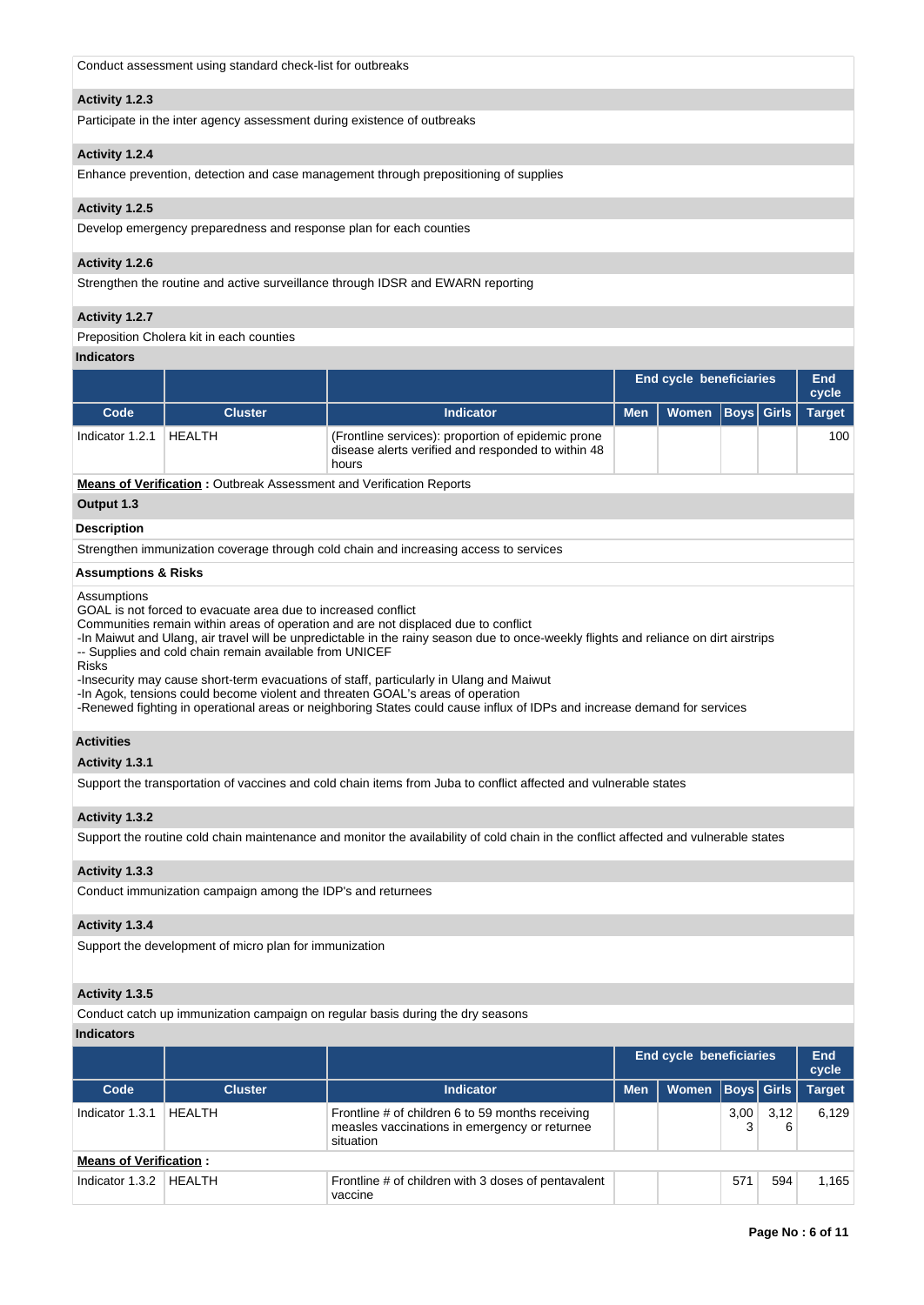# **Additional Targets :**

# **M & R**

# **Monitoring & Reporting plan**

GOAL will utilise a comprehensive set of monitoring tools ad databases providing quantitative and qualitative data on health activities on a regular basis. Weekly and monthly reports are prepared at each health facility on implementation progress , and monthly data from on services provided by each supported facility is fed back to the cluster to ensure the sharing of results for a cohesive health strategy across south sudan. Annual surveys and assessments will take place, such as the MICS in Abyei and Twic to analyse impact on the health of populations as well as

# **Workplan**

| <b>Activitydescription</b>                                                                                                                              | Year | 1  |              |                          |    | 5                       | 6                       | 8 | 9 | 10 | 11 | 12 |
|---------------------------------------------------------------------------------------------------------------------------------------------------------|------|----|--------------|--------------------------|----|-------------------------|-------------------------|---|---|----|----|----|
| Activity 1.1.1: Provide emergency health services through quality screening, case<br>management and referral                                            | 2016 |    |              | $X \mid X \mid X \mid X$ |    | X.                      | X                       |   |   |    |    |    |
| Activity 1.1.2: Conduct health education and community mobilization to improve<br>uptake of RH services                                                 | 2016 | X. |              | $X \times X$             |    | IX.                     | $\times$                |   |   |    |    |    |
| Activity 1.1.3: Ensure functionality of health facilities in conflict affected and<br>vulnerable states                                                 | 2016 | X. | X.           | X.                       | X. | X                       | X                       |   |   |    |    |    |
| Activity 1.1.4: Procure and supply basic medical equipment to enhance case<br>management and quality of emergency health services                       | 2016 | X  | X.           | $\mathsf{X}$             |    |                         |                         |   |   |    |    |    |
| Activity 1.1.5: Ensure availability of RH commodities and equipments in the health<br>facilities                                                        | 2016 | X. | $\mathsf{X}$ | ΙX.                      | X. | X                       | $\times$                |   |   |    |    |    |
| Activity 1.1.6: Ensure all deliveries in the facilities are attended by CO, nurse or<br>midwife                                                         | 2016 | X. | X.           | $\mathsf{X}$             | X  | X                       | $\times$                |   |   |    |    |    |
| Activity 1.1.7: Procure and distribute drugs and medical supplies to the health<br>facilities                                                           | 2016 |    | $X \times X$ |                          | X. | $\overline{\mathsf{x}}$ |                         |   |   |    |    |    |
| Activity 1.1.8: Conduct routine supportive supervision and stock monitoring of<br>medical supplies                                                      | 2016 | X  | IX.          | ΙX.                      | X  | X                       | X                       |   |   |    |    |    |
| Activity 1.2.1: Ensure active surveillance of vaccine preventable and other<br>communicable diseases                                                    | 2016 | X. | X.           | IX.                      | X. | X.                      | X                       |   |   |    |    |    |
| Activity 1.2.2: Conduct assessment using standard check-list for outbreaks                                                                              | 2016 | X. | X.           | ΙX.                      | X  | X                       | X                       |   |   |    |    |    |
| Activity 1.2.3: Participate in the inter agency assessment during existence of<br>outbreaks                                                             | 2016 |    |              |                          |    |                         |                         |   |   |    |    |    |
| Activity 1.2.4: Enhance prevention, detection and case management through<br>prepositioning of supplies                                                 | 2016 | X  | X.           | $\mathsf{X}$             |    |                         |                         |   |   |    |    |    |
| Activity 1.2.5: Develop emergency preparedness and response plan for each<br>counties                                                                   | 2016 | X  | <b>X</b>     | $\mathsf{X}$             |    |                         |                         |   |   |    |    |    |
| Activity 1.2.6: Strengthen the routine and active surveillance through IDSR and<br><b>EWARN</b> reporting                                               | 2016 | X. |              | $X \times X$             |    | X.                      | $\mathsf{X}$            |   |   |    |    |    |
| Activity 1.2.7: Preposition Cholera kit in each counties                                                                                                | 2016 | X. | X            | ΙX                       |    |                         |                         |   |   |    |    |    |
| Activity 1.3.1: Support the transportation of vaccines and cold chain items from<br>Juba to conflict affected and vulnerable states                     | 2016 | X. | X.           | X.                       | X. | X                       | X                       |   |   |    |    |    |
| Activity 1.3.2: Support the routine cold chain maintenance and monitor the<br>availability of cold chain in the conflict affected and vulnerable states | 2016 | X  | IX.          | X                        | X  | X                       | $\mathsf{X}$            |   |   |    |    |    |
| Activity 1.3.3: Conduct immunization campaign among the IDP's and returnees                                                                             | 2016 | X  | X            | X.                       | X  | $\mathsf{X}$            | $\overline{\mathsf{x}}$ |   |   |    |    |    |
| Activity 1.3.4: Support the development of micro plan for immunization                                                                                  | 2016 | X  | X            | ΙX.                      |    |                         |                         |   |   |    |    |    |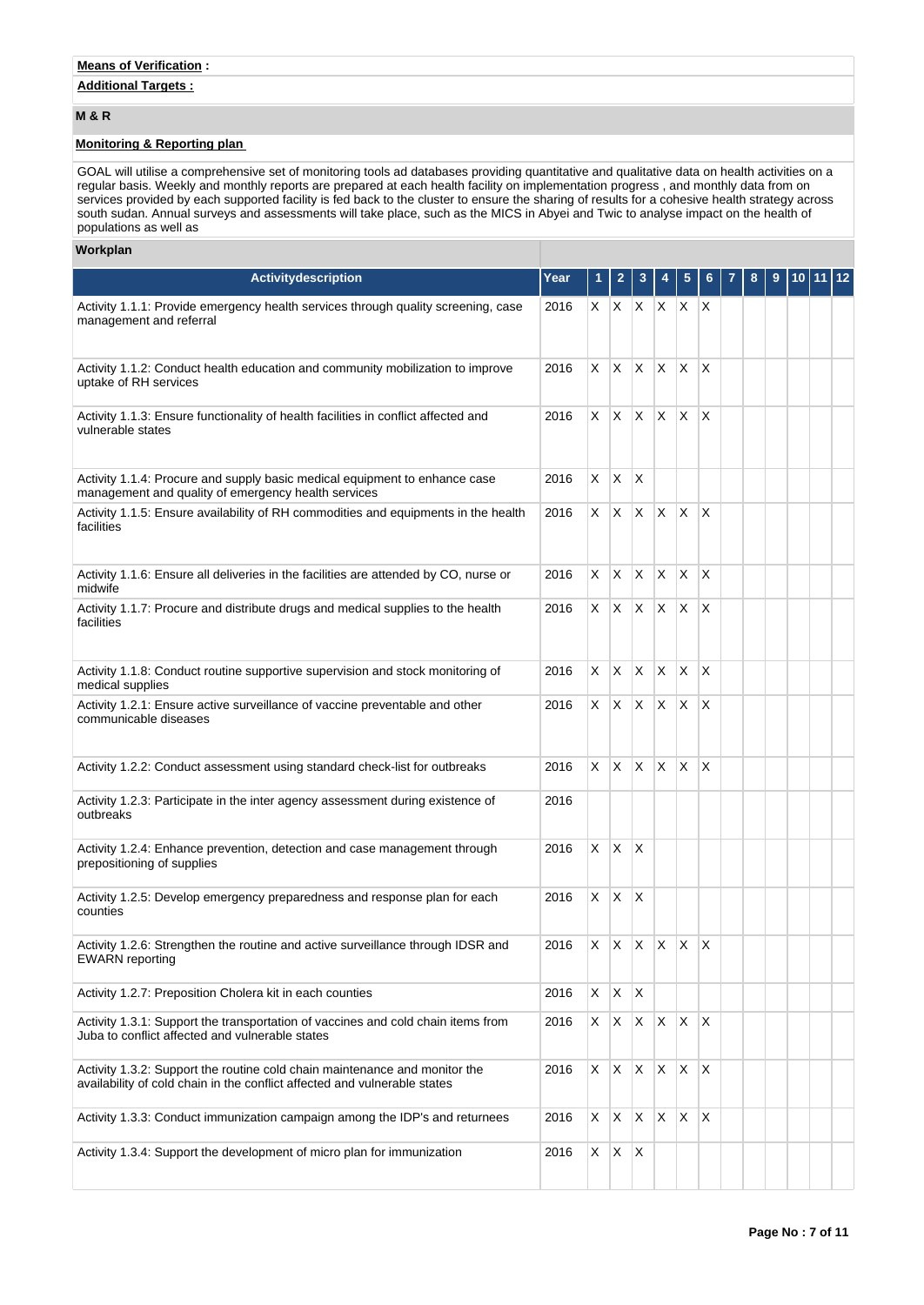| Activity 1.3.5: Conduct catch up immunization campaign on regular basis during<br>the dry seasons                                                                                                                                                                                                                                                                                                                                                                                                                                                                                                                                                                                                                                                                                                                                                                                                                                                                                                                                                                                                                                                                                                                                                                                                                                                                                                                                                                                                                                                                                                                                                                                                                                                                                                                                                         |                                                 | 2016 | X | ΙX. | ΙX. |  |  |  |
|-----------------------------------------------------------------------------------------------------------------------------------------------------------------------------------------------------------------------------------------------------------------------------------------------------------------------------------------------------------------------------------------------------------------------------------------------------------------------------------------------------------------------------------------------------------------------------------------------------------------------------------------------------------------------------------------------------------------------------------------------------------------------------------------------------------------------------------------------------------------------------------------------------------------------------------------------------------------------------------------------------------------------------------------------------------------------------------------------------------------------------------------------------------------------------------------------------------------------------------------------------------------------------------------------------------------------------------------------------------------------------------------------------------------------------------------------------------------------------------------------------------------------------------------------------------------------------------------------------------------------------------------------------------------------------------------------------------------------------------------------------------------------------------------------------------------------------------------------------------|-------------------------------------------------|------|---|-----|-----|--|--|--|
| <b>OTHER INFO</b>                                                                                                                                                                                                                                                                                                                                                                                                                                                                                                                                                                                                                                                                                                                                                                                                                                                                                                                                                                                                                                                                                                                                                                                                                                                                                                                                                                                                                                                                                                                                                                                                                                                                                                                                                                                                                                         |                                                 |      |   |     |     |  |  |  |
| <b>Accountability to Affected Populations</b>                                                                                                                                                                                                                                                                                                                                                                                                                                                                                                                                                                                                                                                                                                                                                                                                                                                                                                                                                                                                                                                                                                                                                                                                                                                                                                                                                                                                                                                                                                                                                                                                                                                                                                                                                                                                             |                                                 |      |   |     |     |  |  |  |
| Once funding has been secured for this intervention, GOAL will organize consultations with the local RRC, Payam Administrators and<br>Community Leaders outlining the aims, objectives, activities, expected results, funding level and beneficiary selection criteria for each<br>intervention. In terms of curative health, each health facility has a Boma Health Committee (BHC) in place which is comprised of community<br>leaders and representatives. Through this committee, patients of clinics raise complaints and provide suggestions for improvement of<br>services. Meetings between the BHCs and the Head of Clinic are held on a monthly basis and minutes are taken to reference developments<br>that have and have not taken place in the intervening period. GOAL senior management team in the field will also conduct periodic<br>community consultation to assess their level of satisfaction on service delivery and reach. GOAL senior management team from Juba will<br>also conduct project monitoring on a quarterly basis to assess progress and quality of service delivery which should be in line with<br>humanitarian principle and international standards like Sphere and HAP                                                                                                                                                                                                                                                                                                                                                                                                                                                                                                                                                                                                                                          |                                                 |      |   |     |     |  |  |  |
| <b>Implementation Plan</b>                                                                                                                                                                                                                                                                                                                                                                                                                                                                                                                                                                                                                                                                                                                                                                                                                                                                                                                                                                                                                                                                                                                                                                                                                                                                                                                                                                                                                                                                                                                                                                                                                                                                                                                                                                                                                                |                                                 |      |   |     |     |  |  |  |
| GOAL will continue to source pipeline goods from WHO and UNICEF for drugs, supplies and medical equipment, looking into other options<br>for procurement until supplies are delivered at implementation sites, to ensure no disruption in supply chain. Continuity of emergency health<br>services and uninterrupted provision of medical supplies is essential to successful delivery of primary healthcare in emergency and conflict-<br>affected settings. GOAL will continue to function as health cluster lead in all UNS target counties and remain an active member of the health<br>cluster at national level. GOAL coordinates closely with the cluster to ensure quality primary health care delivery. GOAL will also continue to<br>coordinate with the Ministry of Health at county level, helping capacity building to ensure sustainability of health care delivery.<br>GOAL will ensure implementation of a cohesive merging of curative and preventative services in health facilities and through outreach, to<br>reduce need for services and increase quality of health facility service when needed. Immunization activities will be planned om order to<br>gain maximum coverage of target areas, to reduce risk of epidemic, utilizing ice buckets in areas far from health facility cold chains.<br>Emergency plans and prepositioned kits will be inserted in all programme activities to ensure GOAL is ready and able to respond within 48<br>hours to outbreak. GOALs reproductive health programming will include community engagement to encourage utilization of health facilities<br>and skilled birth attendants.<br>GOAL ensures that stationary, mobile and emergency health facilities and outreach programmes are staffed by well trained, professional<br>individuals in line with the BPHNS for basic health units. |                                                 |      |   |     |     |  |  |  |
| Coordination with other Organizations in project area                                                                                                                                                                                                                                                                                                                                                                                                                                                                                                                                                                                                                                                                                                                                                                                                                                                                                                                                                                                                                                                                                                                                                                                                                                                                                                                                                                                                                                                                                                                                                                                                                                                                                                                                                                                                     |                                                 |      |   |     |     |  |  |  |
| Name of the organization                                                                                                                                                                                                                                                                                                                                                                                                                                                                                                                                                                                                                                                                                                                                                                                                                                                                                                                                                                                                                                                                                                                                                                                                                                                                                                                                                                                                                                                                                                                                                                                                                                                                                                                                                                                                                                  | Areas/activities of collaboration and rationale |      |   |     |     |  |  |  |
|                                                                                                                                                                                                                                                                                                                                                                                                                                                                                                                                                                                                                                                                                                                                                                                                                                                                                                                                                                                                                                                                                                                                                                                                                                                                                                                                                                                                                                                                                                                                                                                                                                                                                                                                                                                                                                                           |                                                 |      |   |     |     |  |  |  |
| <b>Environment Marker Of The Project</b>                                                                                                                                                                                                                                                                                                                                                                                                                                                                                                                                                                                                                                                                                                                                                                                                                                                                                                                                                                                                                                                                                                                                                                                                                                                                                                                                                                                                                                                                                                                                                                                                                                                                                                                                                                                                                  |                                                 |      |   |     |     |  |  |  |
| <b>Gender Marker Of The Project</b>                                                                                                                                                                                                                                                                                                                                                                                                                                                                                                                                                                                                                                                                                                                                                                                                                                                                                                                                                                                                                                                                                                                                                                                                                                                                                                                                                                                                                                                                                                                                                                                                                                                                                                                                                                                                                       |                                                 |      |   |     |     |  |  |  |
| 2a-The project is designed to contribute significantly to gender equality                                                                                                                                                                                                                                                                                                                                                                                                                                                                                                                                                                                                                                                                                                                                                                                                                                                                                                                                                                                                                                                                                                                                                                                                                                                                                                                                                                                                                                                                                                                                                                                                                                                                                                                                                                                 |                                                 |      |   |     |     |  |  |  |
| Justify Chosen Gender Marker Code                                                                                                                                                                                                                                                                                                                                                                                                                                                                                                                                                                                                                                                                                                                                                                                                                                                                                                                                                                                                                                                                                                                                                                                                                                                                                                                                                                                                                                                                                                                                                                                                                                                                                                                                                                                                                         |                                                 |      |   |     |     |  |  |  |
| GOAL focuses on gender mainstreaming at all stages of programme planning and design, gender. GOAL's health facilities target the needs<br>of the entire community, allowing equitable use to both sexes. GOAL also provide services that address the specific needs of women and<br>girls, cognisant of the levels of neonatal and maternal mortality. These include ANC and PNC services as well as expanding the coverage of<br>skilled borth attendants and delivery clinics. PLW are included in TSFP programming, under nutrition, and GOAL's health and nutrition                                                                                                                                                                                                                                                                                                                                                                                                                                                                                                                                                                                                                                                                                                                                                                                                                                                                                                                                                                                                                                                                                                                                                                                                                                                                                   |                                                 |      |   |     |     |  |  |  |

teams conduct defaulter training to ensure programme completion. **Protection Mainstreaming**

**Country Specific Information**

**Safety and Security**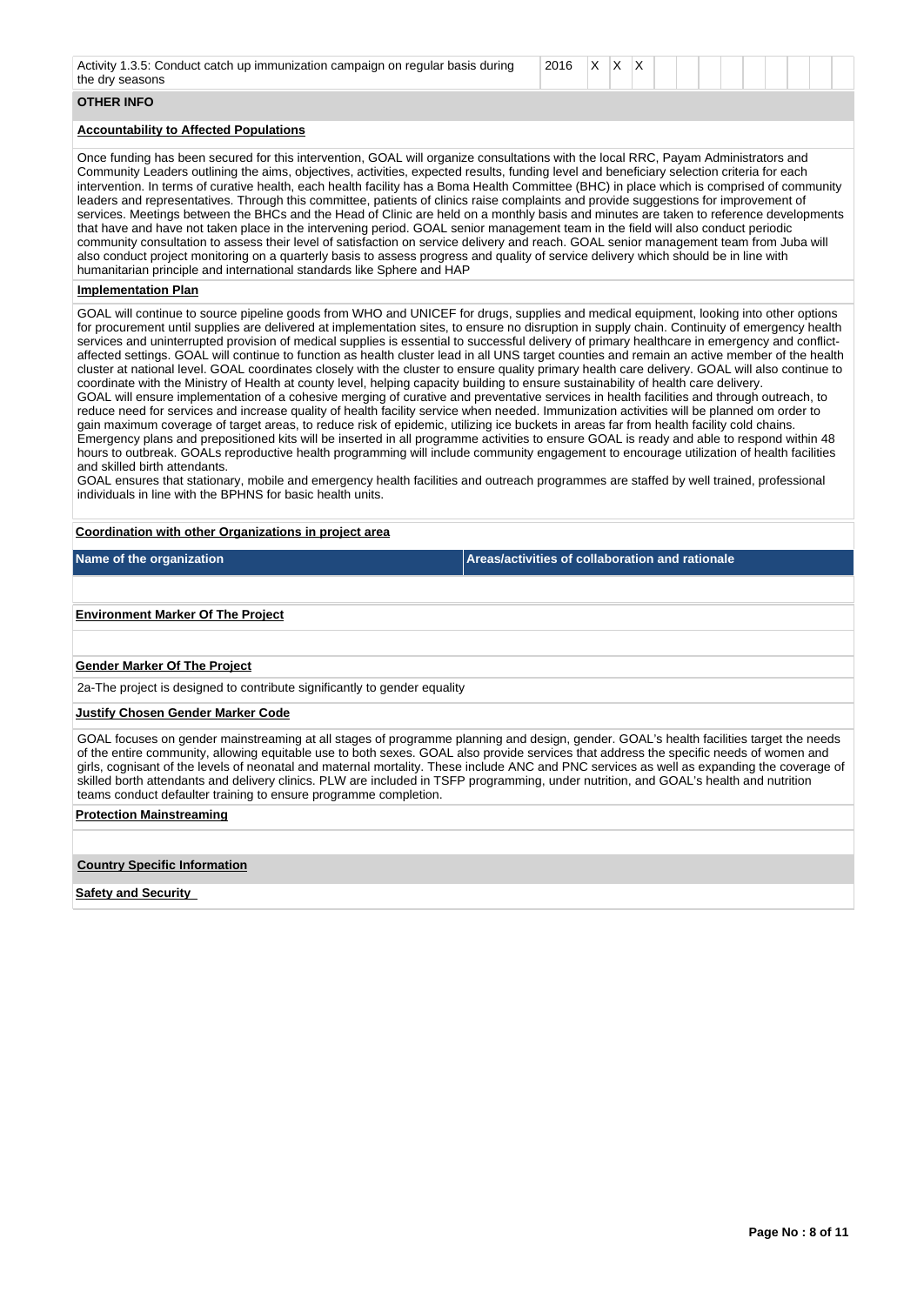The security situation in South Sudan in the context of humanitarian operations has vastly changed since December 2013. Currently, the circle of violence seems to slow its pace in known conflict areas, yet with violence emerging in new, previously peaceful regions. After signing peace deal at the end of August 2015 between the Government and the Opposition, the lasting and sustainable peace process is very much hoped for.

Since 2013 the country has experienced waves of active military conflict that has exasperated existing tensions resulting from militia attacks, violent crime, ethnic divisions, cattle raidings, power struggles, humanitarian need, and an endemic lack of infrastructure. Some areas of South Sudan have been affected more than others. GOAL operates in three geographic zones, and the security constraints to its programming therefore differ.

The major security constraints to programming in Agok are due to: inter-community tensions; extraneous threats from Sudan and South Sudan; and the programme proximity to the potential conflict areas. Tensions between the indigenous Ngok Dinka and the nomadic, pastoralist Misseriya which have previously resulted in casualty-heavy tit-for-tat raids, remain with UN monitoring the security situation and maintaining peace in the area.

The threat for these sort of community attacks usually starts at the end of the rainy season, which have this year commenced earlier due to lack of rains. Shorter rainy season pushes Misseriya earlier further south towards Ngok Dink areas. Abyei, as an anomaly in the Sudan-South Sudan context, also has the ever-present risk of open conflict between the Sudan and South Sudan, as the two countries jostle for control of oil interests and grazing grounds. Invasions by Sudan Armed Forces (SAF) have occurred twice since 2007.

Lastly, Agok is located close to the border of Warrap and Unity States of South Sudan, which brings GOAL teams into potential contact with armed actors on the frontline who can be aggressive. Many internally displaced persons (IDPs) have come to Agok as a result of fighting in Unity State. Additionally, people have fled cattle-raiding induced inter-communal violence in Warrap State. This brings its own problems of tensions within local community that GOAL could be intertwined in.

In Upper Nile State, large areas that GOAL operate in are under Opposition control. In Ulang tensions between the populations are usually limited to clan fighting or court cases. From February to June, pastoralists from Jongelei State move from the areas of Waat and Lankien with their cattle to graze on the western side of the Sobat in Ulang Counties. This causes extra pressure on limited resources and increases tensions within Ulang.

There is poor discipline amongst most soldiers in South Sudan, and there is a threat that some will take opportunities from INGOs, from carjacking to accidental ambush. In the past Sudan has bombarded areas close to the GOAL bases in order to block the SPLA getting to Abyei. Crime in Twic varies from petty to well organized acts, and can involve armed perpetrators. There is also a precedent for violent threats to international staff from disgruntled former employees

#### **Access**

Although insecurity in UNS sometimes causes restricted access, GOALs long history in proigramme areas, as well as use of mobile clinics allows access to remote and displaced populations. Currently GOAL has no direct access to Baliet County, due to insecurities.

#### **BUDGET**

| Code | <b>Budget Line Description</b>                                                                                                     |   | D / S Quantity | Unit<br>cost           | <b>Duration</b><br><b>Recurran</b><br>ce | $\%$<br>charged<br>to CHF | <b>Total Cost</b> |  |  |  |  |
|------|------------------------------------------------------------------------------------------------------------------------------------|---|----------------|------------------------|------------------------------------------|---------------------------|-------------------|--|--|--|--|
|      | <b>Staff and Other Personnel Costs</b>                                                                                             |   |                |                        |                                          |                           |                   |  |  |  |  |
| 1.1  | <b>Field Direct staff</b>                                                                                                          | D | 89             | 753.2<br>4             | 6                                        | 7%                        | 27,592.99         |  |  |  |  |
|      | National and national Reloctable direct staff for Agok, Maiwut, Melut/Baliet, Ulang and Twic                                       |   |                |                        |                                          |                           |                   |  |  |  |  |
| 1.2  | <b>Field Support staff</b>                                                                                                         | D |                | 94 587.9<br>4          | 6                                        | 7%                        | 22,482.36         |  |  |  |  |
|      | National and National Relocatable field support staff                                                                              |   |                |                        |                                          |                           |                   |  |  |  |  |
| 1.3  | Juba Support staff                                                                                                                 | S | 35             | 912.9<br>8             | 6                                        | 4%                        | 7,669.03          |  |  |  |  |
|      | National and Relocatable                                                                                                           |   |                |                        |                                          |                           |                   |  |  |  |  |
| 1.4  | <b>Field International Staff</b>                                                                                                   | D |                | $12 \mid 5,273$<br>.10 | 6                                        | 5%                        | 19,097.06         |  |  |  |  |
|      | Direct Field based international staff                                                                                             |   |                |                        |                                          |                           |                   |  |  |  |  |
| 1.5  | Juba International Staff                                                                                                           | S |                | 21 7,047<br>.69        | 6                                        | 3%                        | 30,103.50         |  |  |  |  |
|      | Juba based International support staff                                                                                             |   |                |                        |                                          |                           |                   |  |  |  |  |
| 1.6  | Juba Direct Staff National and Relocatable                                                                                         | D |                | $2 \mid 2,952$<br>.00  | 6                                        | 5%                        | 1,771.20          |  |  |  |  |
|      | Juba based National staff                                                                                                          |   |                |                        |                                          |                           |                   |  |  |  |  |
|      | <b>Section Total</b>                                                                                                               |   |                |                        |                                          |                           | 108,716.14        |  |  |  |  |
|      | Supplies, Commodities, Materials                                                                                                   |   |                |                        |                                          |                           |                   |  |  |  |  |
| 2.1  | Drugs                                                                                                                              | D | 9571.5         | 1.40                   | 6                                        | 100%                      | 80,400.60         |  |  |  |  |
|      | Procurement of drugs for the facilities in Agok(AAA), Twic (Warrap state), Ulang, Melut, and Maiwut in Upper Nile state            |   |                |                        |                                          |                           |                   |  |  |  |  |
| 2.2  | Medical supplies                                                                                                                   | D | 2770           | 0.64                   | 6                                        | 100%                      | 10,636.80         |  |  |  |  |
|      | Procurement of medical supplies for the facilities in Agok(AAA), Twic (Warrap state), Ulang, Melut, and Maiwut in Upper Nile state |   |                |                        |                                          |                           |                   |  |  |  |  |
| 2.3  | EPI                                                                                                                                | D |                | 20 81.36               | 6                                        | 100%                      | 9,763.20          |  |  |  |  |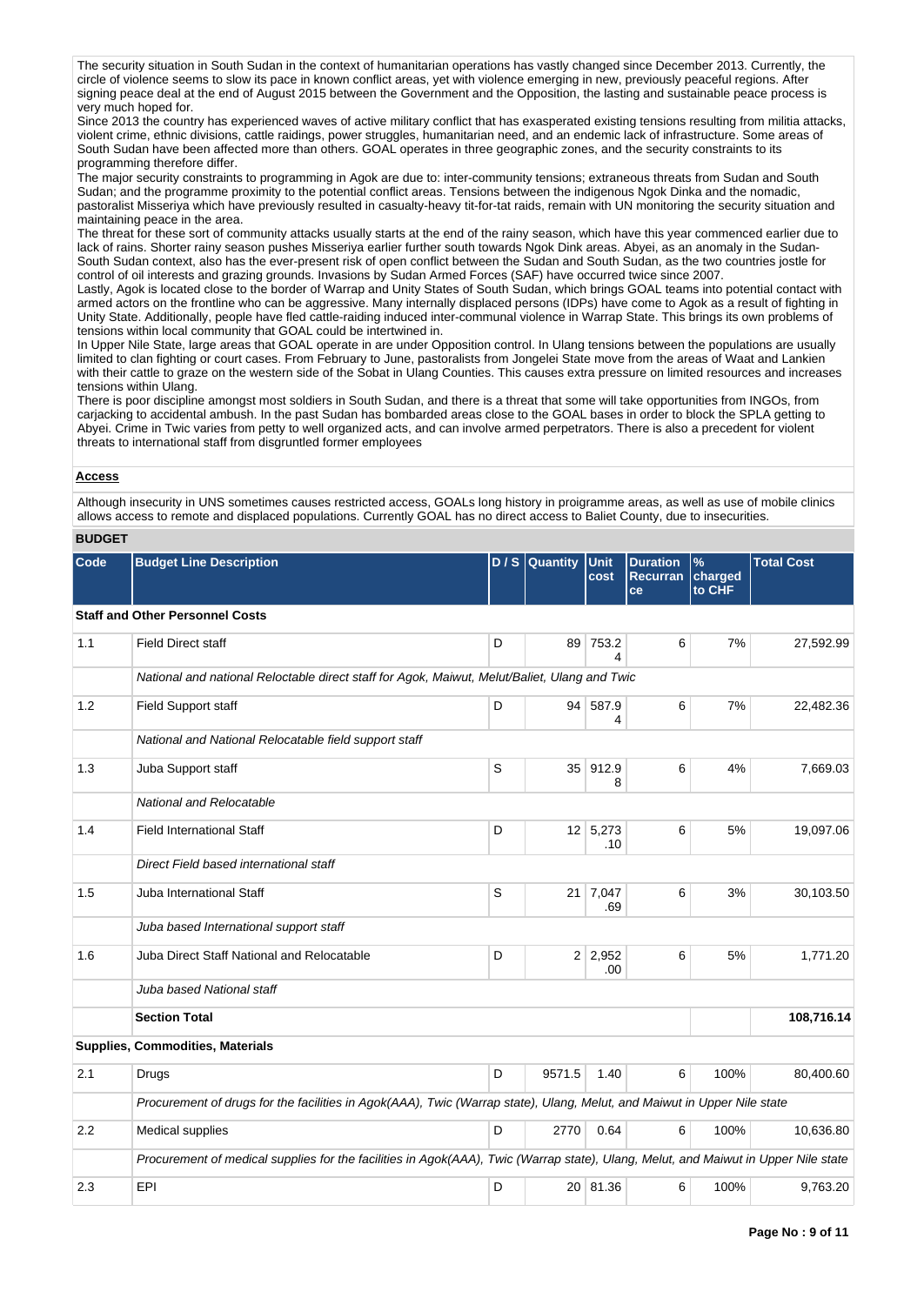|                         | Direct support of Expanded Program of Immunization in Agok, Twic, Ulang, Maiwut and Melut/Baliet             |   |                 |                       |              |      |            |
|-------------------------|--------------------------------------------------------------------------------------------------------------|---|-----------------|-----------------------|--------------|------|------------|
| 2.4                     | <b>Transport of Material</b>                                                                                 | D |                 | 3 6,500<br>.00        | 1            | 100% | 19,500.00  |
|                         | Flight cost for transporting drugs and medical supplies to Ulang, Maiwut and Melut/Baliet (Upper Nile state) |   |                 |                       |              |      |            |
| 2.5                     | <b>Transport of Material</b>                                                                                 | D |                 | $4 \mid 1,800$<br>.00 | $\mathbf{1}$ | 100% | 7,200.00   |
|                         | Road transport cost for delivering Drugs and medical supplies to facilities in Twic, Agok, and Melut.        |   |                 |                       |              |      |            |
|                         | <b>Section Total</b>                                                                                         |   |                 |                       |              |      | 127,500.60 |
| <b>Equipment</b>        |                                                                                                              |   |                 |                       |              |      |            |
| 3.1                     | <b>Computer Equipments</b>                                                                                   | S | 4               | 606.1<br>4            | 1            | 100% | 2,424.56   |
|                         | Procurement of staff laptops                                                                                 |   |                 |                       |              |      |            |
| 3.2                     | <b>Communication Equipment</b>                                                                               | S | $\mathbf{1}$    | 533.1<br>8            | $\mathbf{1}$ | 100% | 533.18     |
|                         | Office telephone and call charges incurred to facilitate program implementation                              |   |                 |                       |              |      |            |
|                         | <b>Section Total</b>                                                                                         |   |                 |                       |              |      | 2,957.74   |
| <b>Travel</b>           |                                                                                                              |   |                 |                       |              |      |            |
| 5.1                     | Passenger Flights Field Staff                                                                                | D | 10 <sup>1</sup> | 400.0<br>0            | 1            | 100% | 4,000.00   |
|                         | flight cost for the field staff to Melut, Agok, Maiwut, Ulang and Twic                                       |   |                 |                       |              |      |            |
| 5.2                     | <b>Field Vehicle Costs</b>                                                                                   | D | 1               | 48,19<br>7.00         | 6            | 4%   | 10,641.90  |
|                         | Cost for hiring vehicles for transporting staff and medical supplies to various filed health facilities      |   |                 |                       |              |      |            |
| 5.3                     | Vehicle Costs for Juba                                                                                       | S | 1 <sup>1</sup>  | 9,830<br>.00          | 6            | 3%   | 1,769.40   |
|                         | Cost for fueling office vehicles in Juba                                                                     |   |                 |                       |              |      |            |
| 5.4                     | Field Admin costs                                                                                            | D | 1 <sup>1</sup>  | 49,60<br>4.00         | 6            | 4%   | 11,785.91  |
|                         | Direct cost for field adminstration                                                                          |   |                 |                       |              |      |            |
| 5.5                     | Admin costs for Juba                                                                                         | S | 1 <sup>1</sup>  | 40,01<br>2.00         | 6            | 3%   | 7,202.16   |
|                         | Administrative support cost from Juba                                                                        |   |                 |                       |              |      |            |
| 5.6                     | Solar Fridge Maintenence                                                                                     | D | 1 <sup>1</sup>  | 833.3<br>З            | 6            | 100% | 4,999.98   |
|                         | Direct cost for repair and maintenance of Cold chain for the storage of vaccines.                            |   |                 |                       |              |      |            |
| 5.7                     | Monitoring and Evaliuation                                                                                   | D | 2 <sup>2</sup>  | 400.0<br>0            | $\mathbf{1}$ | 100% | 800.00     |
|                         | Direct flight cost for M & E officer to support program field staff on reports and surveillance              |   |                 |                       |              |      |            |
|                         | <b>Section Total</b>                                                                                         |   |                 |                       |              |      | 41,199.35  |
| <b>SubTotal</b>         |                                                                                                              |   | 12,643.5<br>0   |                       |              |      | 280,373.83 |
| <b>Direct</b>           |                                                                                                              |   |                 |                       |              |      | 230,672.00 |
| Support                 |                                                                                                              |   |                 |                       |              |      | 49,701.83  |
| <b>PSC Cost</b>         |                                                                                                              |   |                 |                       |              |      |            |
| <b>PSC Cost Percent</b> |                                                                                                              |   |                 |                       |              |      | 7%         |
| <b>PSC Amount</b>       |                                                                                                              |   |                 |                       |              |      | 19,626.17  |
| <b>Total Cost</b>       |                                                                                                              |   |                 |                       |              |      | 300,000.00 |
|                         |                                                                                                              |   |                 |                       |              |      |            |
|                         | <b>Grand Total CHF Cost</b>                                                                                  |   |                 |                       |              |      | 300,000.00 |